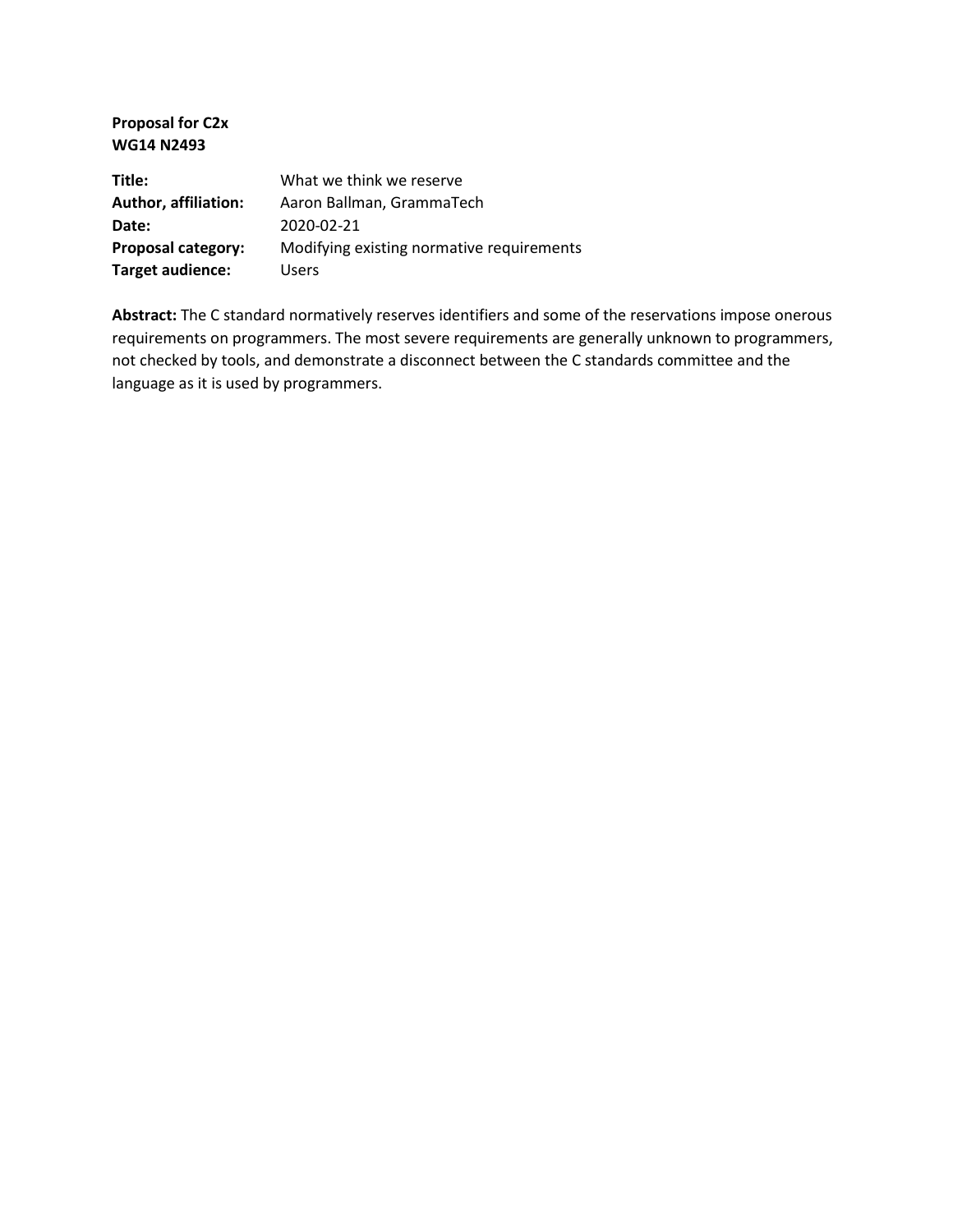Reply-to: Aaron Ballman (aaron@aaronballman.com) Document No: N2493 Revises Document No: N2409 Date: 2020-02-21

# Summary of Changes

#### N2493

• Switched to the idea of a potentially reserved identifier

#### N2409

• Original proposal

## Introduction and Rationale

C does not have a syntactic feature for reserving identifiers. Instead, the standard makes sweeping identifier reservations using lexical patterns, such as identifiers starting with an underscore followed by an uppercase letter, and the C committee expects the entire C community to know and adhere to the reservations to avoid breaking code when adding new language or library features. However, some of the current reservations result in onerous requirements on the programming community that are often not reliably checked by implementations and tools, or honored by users.

### What makes a reserved identifier?

Identifier reservations are unfortunately split into two different places within the standard. 7.1.3p1 gives what looks to be an exhaustive list of reserved identifiers, and 7.1.3p2 goes on to state: No other identifiers are reserved. However, you need to read p1 carefully to note that 7.31 Future Library Directions also includes a list of reserved identifiers that are reserved under entirely different circumstances. For instance, 7.1.3 talks about reserving identifiers only if their associated header is included, while 7.31p1 reserves identifiers regardless of what headers are included (if any).

#### 7.1.3 Reserved Identifiers

Identifiers with two leading underscores or a leading underscore followed by a capital letter. However, this only applied in cases where the identifier is not lexically identical to a keyword.

| Reserved                            | Unreserved            |
|-------------------------------------|-----------------------|
| $\sim +$<br>foobar,<br>Foobar<br>ᆂᄞ | Generic(x)<br>#define |

Identifiers that begin with an underscore at file scope.

| Reserved            | Unreserved                   |
|---------------------|------------------------------|
| int<br>foobar;<br>— | int func(void) { int foobar; |

Macro names and identifiers with external linkage that are specified in the C standard library clauses.

|--|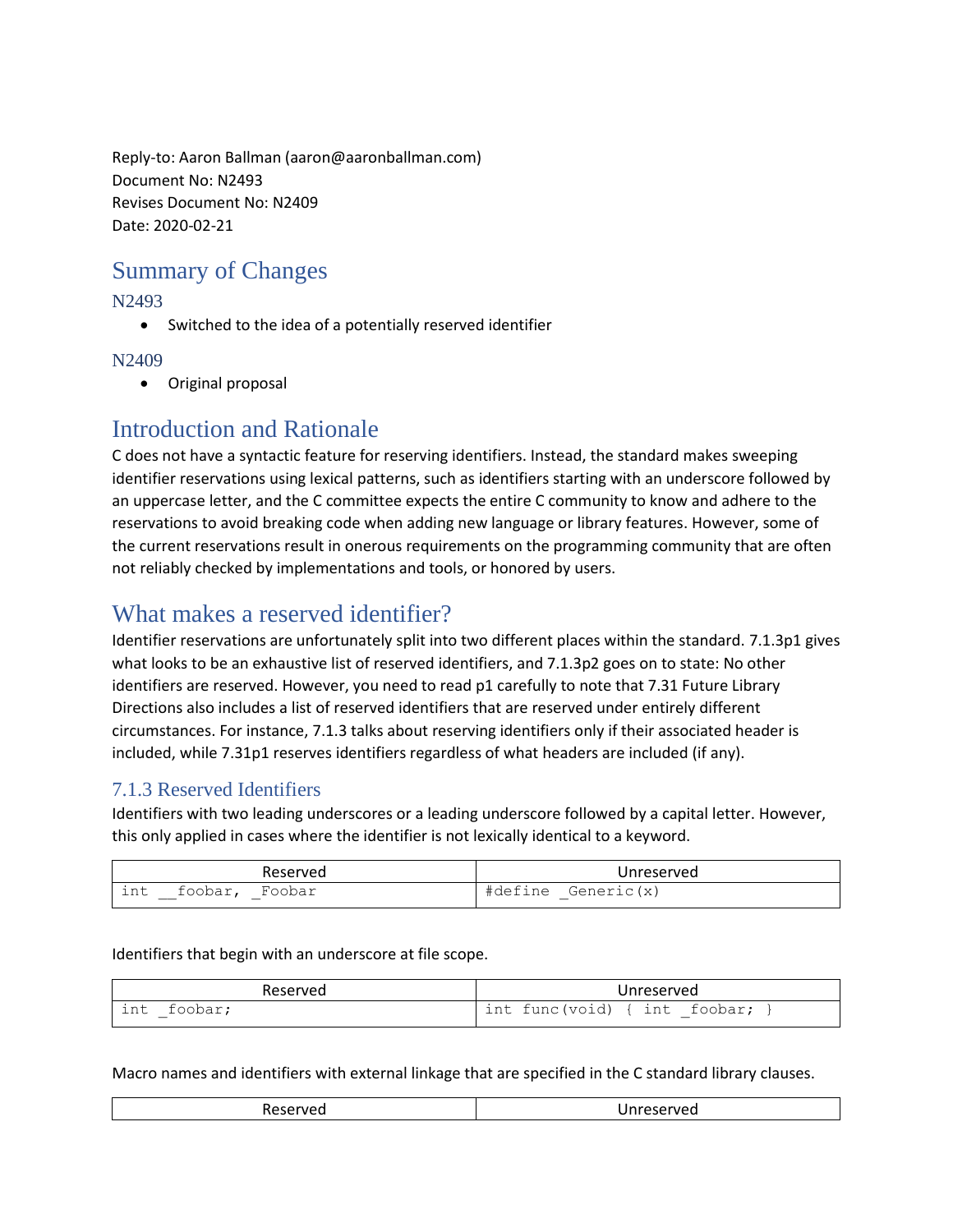```
#include <locale.h>
int func(void) {
   const char *localeconv;
}
```
This proposal does not propose any changes to these reserved identifiers.

#### 7.31 Future Library Directions

The individual reservations make claims as to what kinds of identifiers are reserved (macro names, function names, etc.) and what header file is impacted. However, p1 makes it clear that all identifiers reserved from this subclause are reserved identifiers regardless of what header files are included, meaning that these rules apply to all C code. Further, reserving an identifier pattern for a given use has limited practical effect on the context under which the identifier is reserved. Reserving an identifier for any use effectively reserves it for all uses in a practical sense. For instance, reserving something for use as a macro name or enumeration constant practically ensures that the name cannot also be used as the identifier in a function declaration, and vice versa. In effect, these identifiers are reserved for all uses in C regardless of what header files (if any) are included, and so the identifier reservations are being listed below by pattern rather than by header or entity.

- is, to, str, mem, wcs, atomic , memory\_, memory\_order\_, cnd\_, mtx\_, thrd\_, or tss\_ followed by a lowercase letter
- E, FE, LC, SIG, SIG, ATOMIC, or TIME followed by an uppercase letter
- E followed by a number
- PRN or SCN followed by a lowercase letter or the uppercase letter X
- Identifiers starting with uint or int and ending with \_t, or UINT or INT and ending with \_MAX, \_MIN, or \_C
- cerf, cerfc, cexp2, cexpm1, clog10, clog1p, clog2, clgamma, ctgamma, optionally followed by f or l

While many of these reservations seem reasonable or even necessary, they have some far-reaching consequences for introducing undefined behavior in user programs. Consider the following examples:

```
enum structure { // reserved
   isomorphic, // reserved
  nonisomorphic
};
void memorize_secret( // reserved
  const char *string // reserved
);
struct toxicology { // reserved
   enum condition {
    cnd_clean, // reserved
    cnd dirty // reserved
  } cnd;
};
#define ENTOMOLOGY 1 // reserved
#define SIGNIFICANT_RESULTS 1 // reserved
#define TIME TO EAT 1 // reserved
#define ATOMIC WEIGHT .000001f // reserved
#define INTERESTING VALUE MIN 0 // reserved
```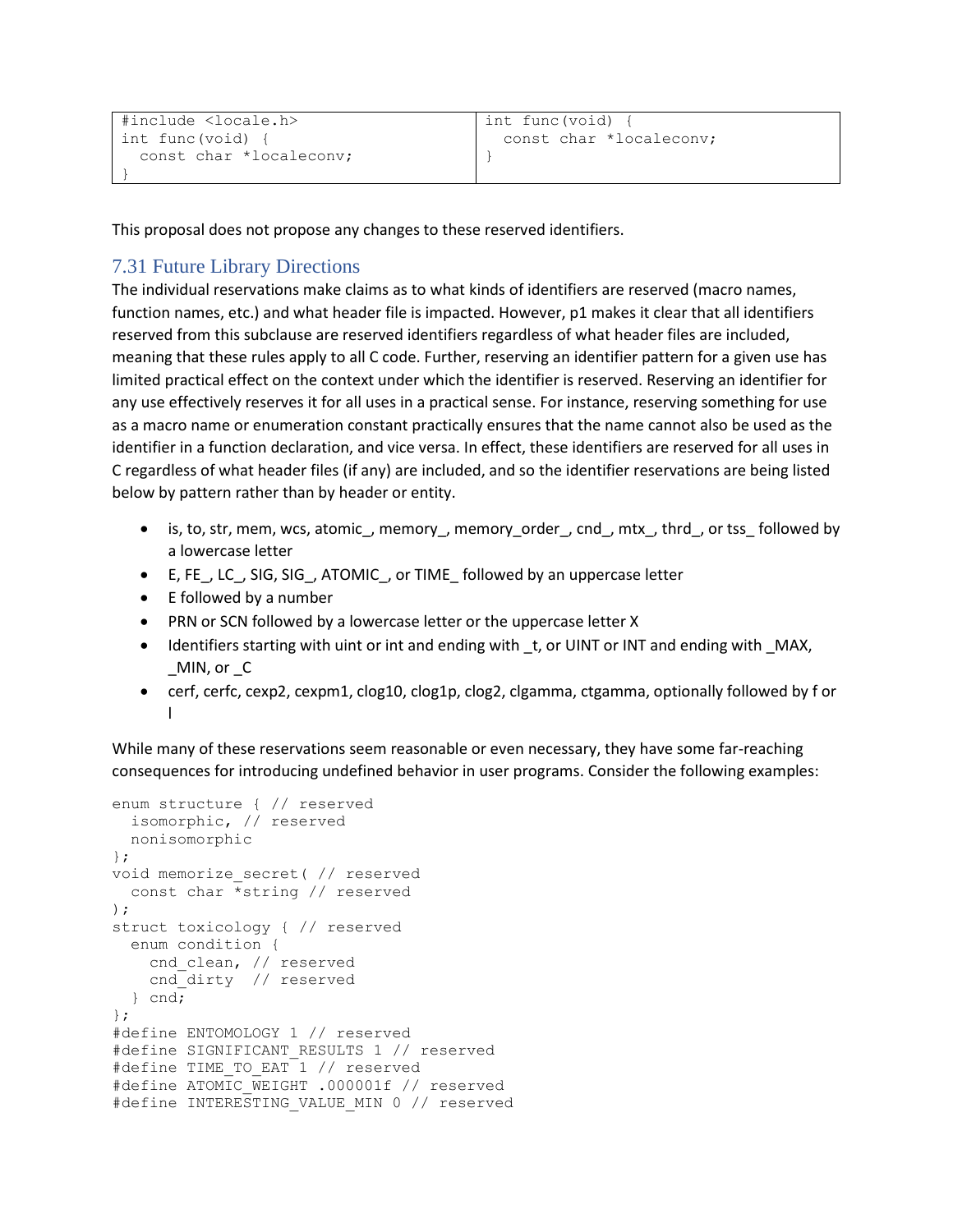While these identifiers may seem contrived, it does not stretch the imagination to believe that programmers will accidentally use reserved identifiers with relative frequency without realizing it. A survey of the most egregious prefix patterns demonstrates that there are a considerable number of English words prohibited from use in C currently: e (33,921 words), to (3,810 words), is (3,267 words), str (1,643 words), sig (470 words), and mem (231 words). A survey of compilers and static analyzers were unable to identify a single tool warning users about all forms of reserved identifiers, including ones from the Future Library Directions, though all of the tools surveyed were able to warn about varying subsets of the reserved identifiers. The tools surveyed were: Clang, Microsoft Visual Studio, GCC, ICC, CodeSonar, CppCheck, Coverity, QAC, and two unnamed static analysis tools (not all tools can be listed by name due to Terms of Service requirements).

### Code in the Wild

Code in the wild seems to ignore the reservations from 7.31. It is trivial to find examples of identifiers in popular C projects that violate the reserved identifiers restrictions from 7.31. A brief survey of a few popular C projects doing a simple regular expression search over header files finds the following examples, with the reserved identifiers highlighted in red for clarity:

sqlite [\(https://sqlite.org/index.html\)](https://sqlite.org/index.html)

```
int (*strlike)(const char*,const char*,unsigned int);
#define EP_Reduced 0x002000 /* Expr struct EXPR_REDUCEDSIZE bytes only */
void *token; \frac{1}{2} /* id that may be used to recursive triggers */
```
Windows 10 SDK [\(https://developer.microsoft.com/en-us/windows/downloads/windows-10-sdk\)](https://developer.microsoft.com/en-us/windows/downloads/windows-10-sdk)

```
#define ERROR_SUCCESS 0L
typedef struct tagRECT
    {
    LONG left;
    LONG top;
    LONG right;
    LONG bottom;
     } RECT;
ReactOS (https://github.com/reactos/reactos)
extern int iso9660 level;
extern int iso9660 namelen;
```

```
struct directory entry {
     …
     unsigned int total_rr_attr_size;
     …
};
struct chmcTopicEntry {
     UInt32 tocidx_offset;
      …
};
#define POW2(stride) (!((stride) & ((stride)-1)))
```
libuv [\(https://github.com/libuv/libuv\)](https://github.com/libuv/libuv)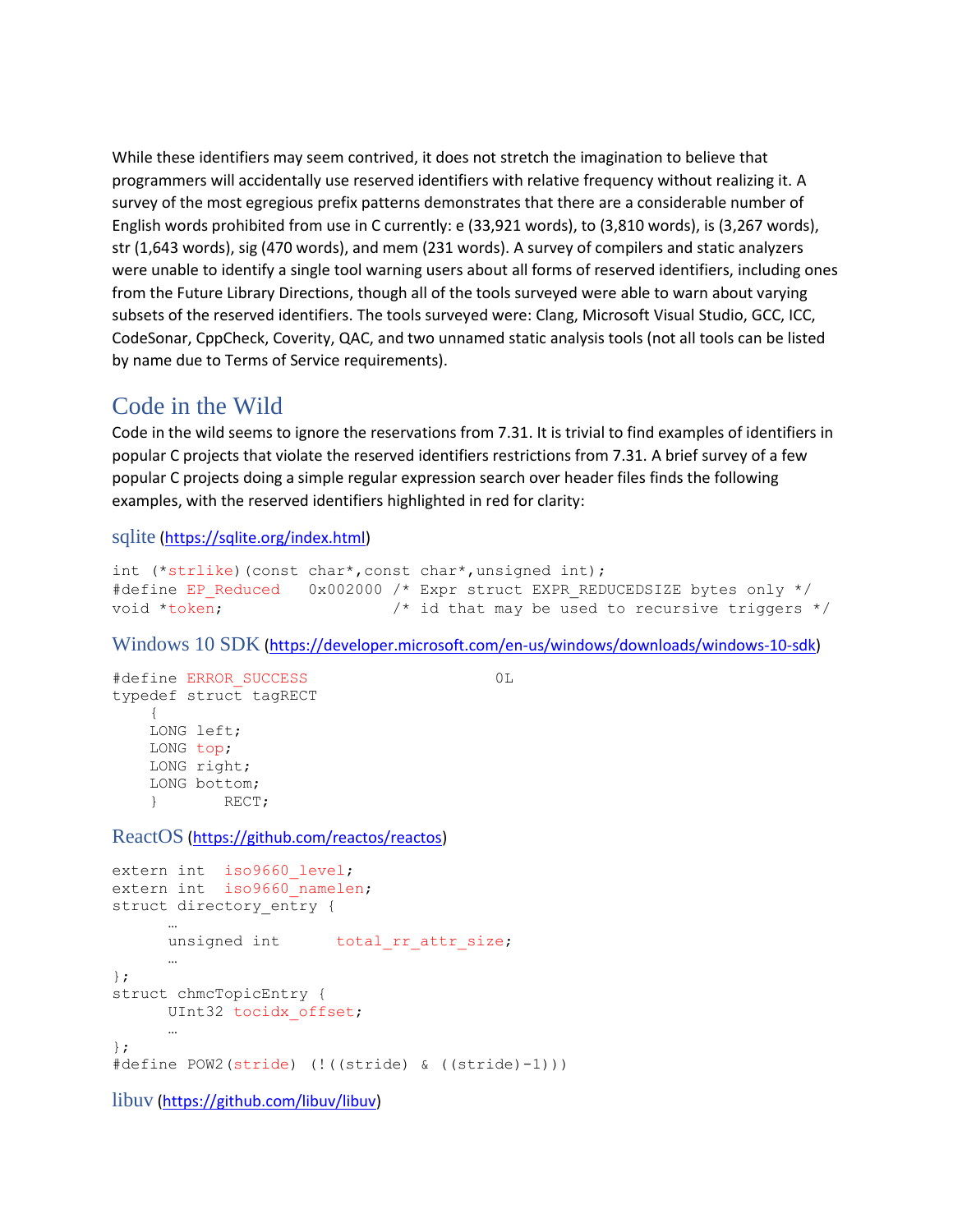```
#define container of(ptr, type, member) \
   ((type *) ((char *) (ptr) - offsetof(type, member)))
typedef enum {
 TCP = 0, UDP,
  PIPE
} stream_type;
# define ENABLE EXTENDED FLAGS 0x80
```
libiconv [\(https://www.gnu.org/software/libiconv/\)](https://www.gnu.org/software/libiconv/)

```
static inline int streq8 (const char *s1, const char *s2, char s28);
#define isxbase64(ch) ((ch) < 128 && ((xbase64 tab[(ch)>>3] >> (ch&7)) & 1))
#define EXPR SIGNED(e) (GL INT NEGATE CONVERT (e, 1) < 0)
```
### Proposal

The goal of the future language and library reservations is to alert C programmers of the potential for future standards to use a given identifier as a keyword, macro, or entity with external linkage so that WG14 can add features with less fear of conflict with identifiers in user's code. However, the mechanism by which this is accomplished is overly restrictive – it introduces unbounded runtime undefined behavior into programs using a future language/library reserved identifier despite there not being any actual conflict between the identifier chosen and the current release of the standard. While it may be appealing to ignore this as "harmless" undefined behavior because implementations would not change runtime behavior to benefit from this latitude, it does still pose a burden for users. For instance, coding standards will often have a blanket prohibition against instances of undefined behavior (such as Rule 1.3 in MISRA C:2012 [0] or MSC15-C in the CERT C Secure Coding Standard [1]).

Instead of making the future language/library identifiers be reserved identifiers, causing their use to be runtime unbounded undefined behavior per 7.1.3p1, we propose introducing the notion of a *potentially reserved identifier* to describe the future language and library identifiers (but not the other kind of reservations like \_\_\_ name or \_Name). These potentially reserved identifiers would be an informative (rather than normative) mechanism for alerting users to the potential for the committee to use the identifiers in a future release of the standard. Once an identifier is standardized, the identifier stops being potentially reserved and becomes fully reserved (and its use would then be undefined behavior per the existing wording in C17 7.1.3p2). These potentially reserved identifiers could either be listed in Annex A/B (as appropriate), Annex J, or within a new informative annex. Additionally, it may be reasonable to add a recommended practice for implementations to provide a way for users to discover use of a potentially reserved identifier. By using an informative rather than normative restriction, the committee can continue to caution users as to future identifier usage by the standard without adding undue burden for developers targeting a specific version of the standard.

It is worth noting that some of the reserved identifiers in the Future Library Directions subclause are reserved for use by the implementation rather than solely for potential future standardization. Such an identifier would continue to be a reserved identifier rather than converted to a potentially reserved identifier.